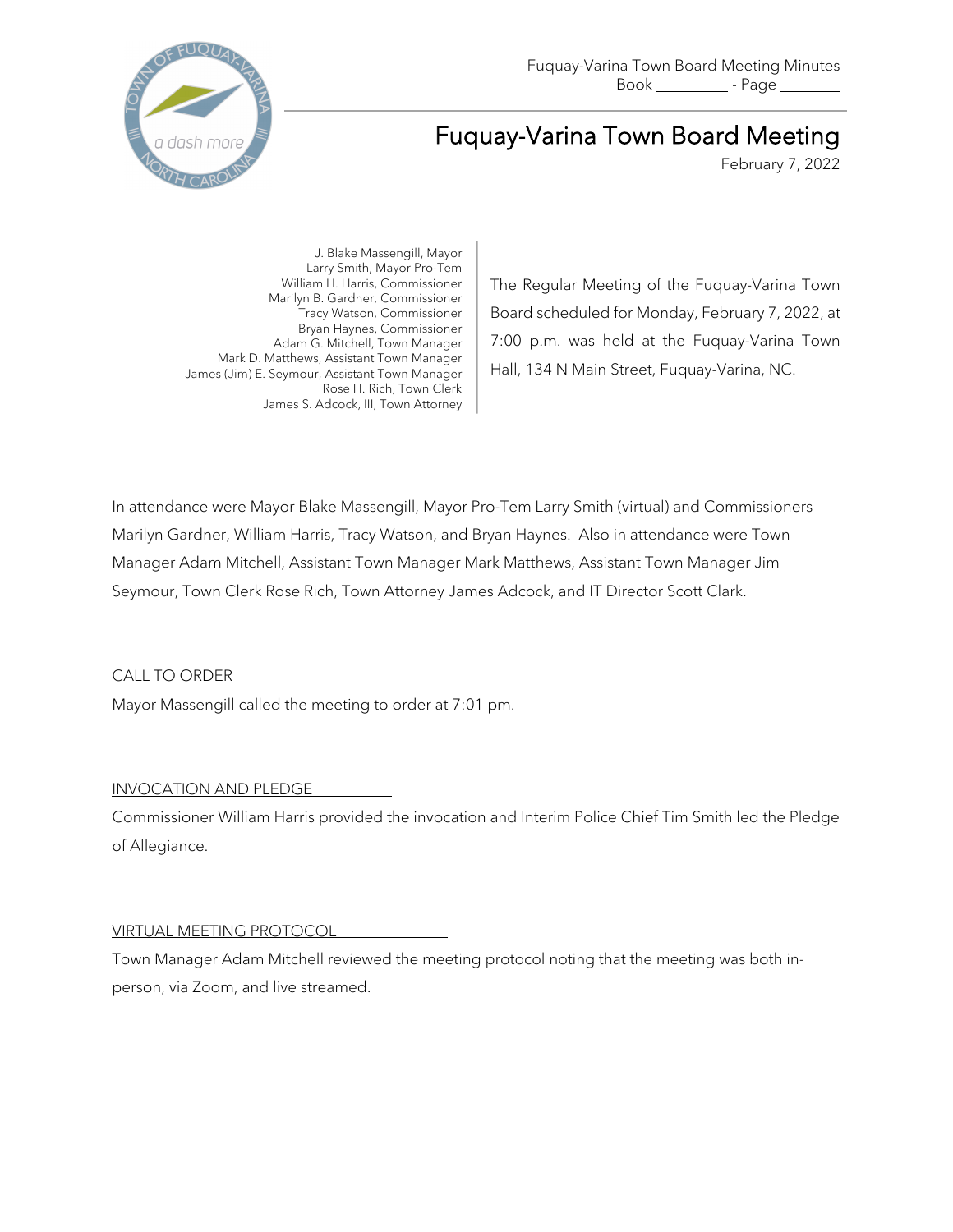#### APPROVAL OF MINUTES

3A The January 18, 2022, minutes of the Town Board of Commissioners regularly scheduled meeting.

MOTION: Commissioner Harris SECOND: Commissioner Gardner MOTION RESULTS: Passed Unanimously (4-0)

#### PRESENTATIONS

4A Presentation - Stormwater Management Videos

Purpose - To receive a presentation from the Engineering and Communications Department regarding the Town's new stormwater management education video series.

Staff Comments – Communication Director Weis entered the agenda abstract and supporting documents for this agenda item into the official record of the Town. She then provided information about the agenda item by making the following remarks.

The Town's Stormwater Program is designed to meet the requirements of the 6 minimum measures outlined within the federally mandated NPDES Phase II stormwater permit. To comply with the Public Education and Outreach minimum measure, the Engineering Department along with Amazing Studios, has created a stormwater education series titled, "You Know What Else is Important?". The four videos in this series will educate citizens on stormwater, stormwater pollution, and stormwater pollution prevention. In the spirit of the Town's style, these videos were created with lots of personality, including cinematic themes, the new Stormwater Program's advocate, "Storm Walter", and talented Town staff from multiple departments. The videos will be released over four weeks on the Town's social media platforms and will continue to be used throughout the year as part of the Town's Public Education and Outreach Campaign. Because these videos are so entertaining and educational, the Town will make these videos available for use in other jurisdictions across the state to reach vast audiences with this important topic. As a sneak peek, we are debuting one of these videos tonight, starring staff from our IT, Planning, and Human Resources Departments.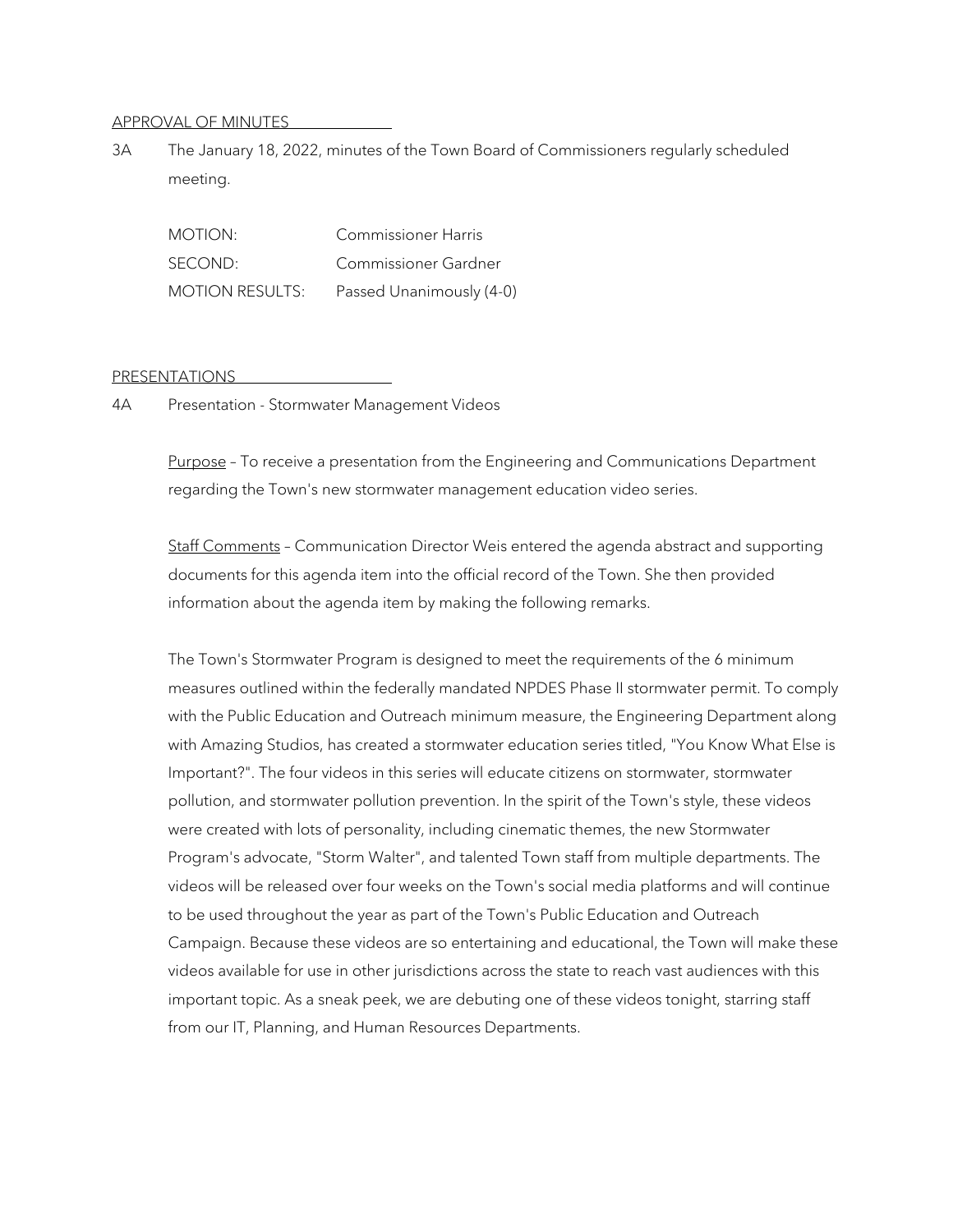After viewing the video, Mayor Massengill stated that this is a great way to promote and educate the importance of stormwater management and he thanked Town staff and Mike Cole of Amazing Studios for their creativity on this project.

## 4B Proclamation – Black History Month (added item)

Mayor Massengill added the announcement of a proclamation acknowledging Black History Month in Fuquay-Varina to the agenda. He read the proclamation recognizing February as Black History month. He then tasked staff and the community to work collaboratively to recognize and showcase African Americans that have been an essential part of Fuquay-Varina's history and success and to highlight those individuals and events in our community for next year.

Commissioners Watson, Haynes and Harris commended Mayor Massengill for the Black History Proclamation and for recognizing the efforts and rich history that African Americans have in the Town of Fuquay-Varina.

#### PUBLIC COMMENTS

5A No one chose to speak in person or virtually during public comments.

#### ITEMS PREVIOUSLY TABLED

6A Town Code Amendment - Town of Fuquay-Varina - Land Development Ordinance (LDO) Amendment #16 - CTA-2021-05 - ITEM TO BE TABLED

Purpose – To consider a proposed text amendment to the Town Code of Ordinances, Part 9 Land Development Ordinance, Amendment #16 that addresses several areas for improvement.

Staff Comments – Town Manager Mitchell entered the agenda abstract and supporting documents for this agenda item into the official record of the Town. He then advised that management recommends the item be tabled 60 days, to the April 4, 2022, Town Board meeting, in order to work on a portion of the proposed amendment where additional modifications may improve the proposal.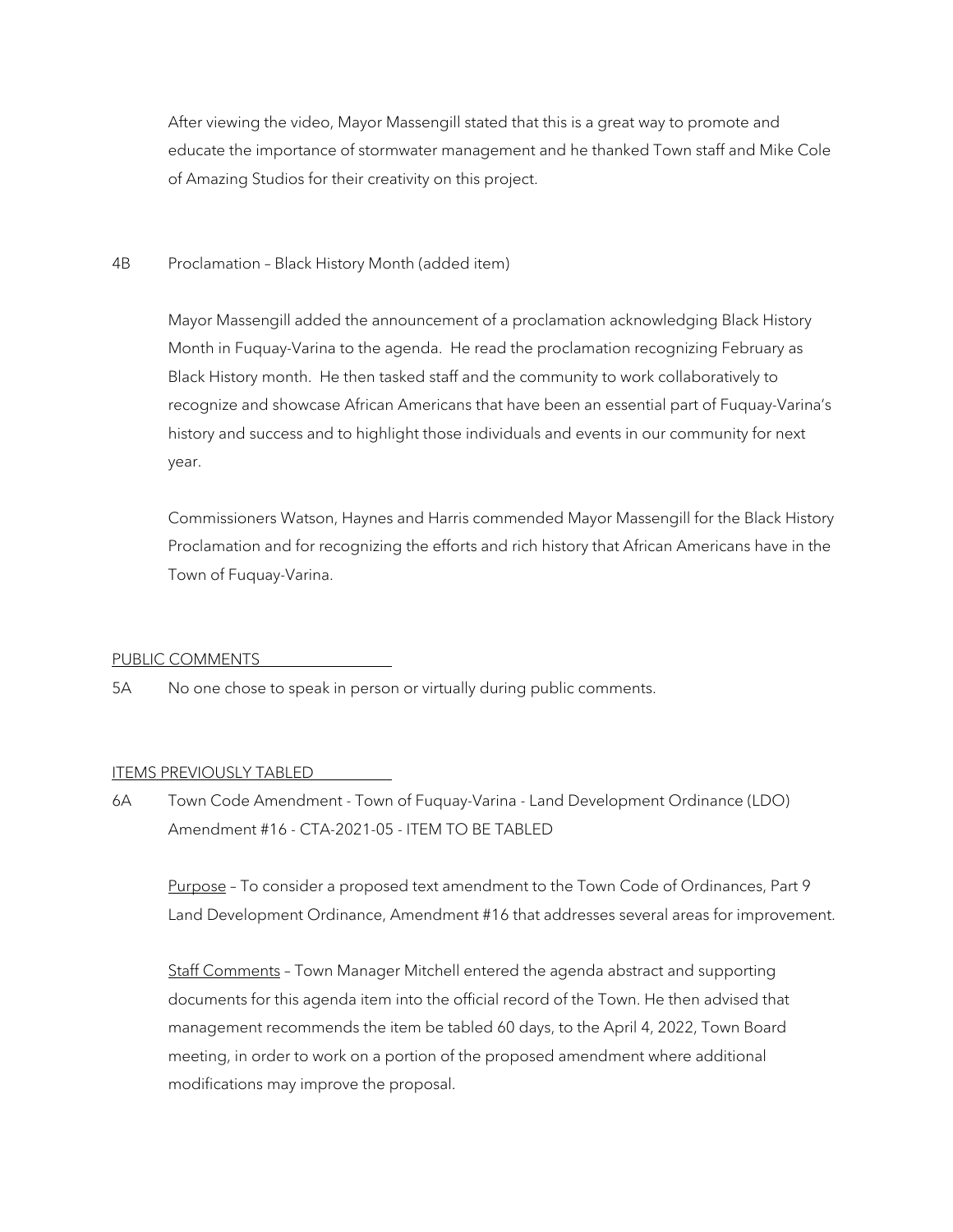Public Hearing – The public hearing was continued and tabled until the April 4, 2022, Town Board meeting.

Discussion - There was no discussion from members of the Town Board regarding this matter.

Recommendation – Continue the public hearing and table consideration of CTA-2021-05 Amendment #16, an amendment to the Town Code of Ordinances, Part 9 Land Development Ordinance, to the April 4, 2022, Town Board meeting, per the recommendation of management and staff.

| MOTION:                | Commissioner Gardner     |
|------------------------|--------------------------|
| SECOND:                | Commissioner Watson      |
| <b>MOTION RESULTS:</b> | Passed Unanimously (4-0) |

## PUBLIC HEARINGS

7A Voluntary Annexation Petition - Ronnie E. Dickens - 9032 Purfoy Road - PIN 0665653285 - ANX-2022-02

Purpose - To consider an annexation ordinance extending the corporate limits of the Town of Fuquay-Varina following receipt of a petition for voluntary annexation of property owned by Ronnie E. Dickens containing a total of approximately 0.789 acres.

Staff Comments – Planning Director Pam Davison entered the agenda abstract and supporting documents for this agenda item into the official record of the Town. She then provided general information about the agenda item and made the following remarks.

The property contains approximately 0.789 acres and is non-contiguous to the Town's corporate limits. There is currently water and sewer available to the property, and the property would receive municipal trash services. Fire flow at the subject property is 1,358 gallons per minute. At the January 18, 2022, meeting the Town Board instructed the Town Clerk to investigate the sufficiency of the applicant's petition for voluntary annexation. The Town Clerk certified that the petition was sufficient and met the requirements prescribed by the North Carolina General Statutes. The Town Board also adopted a resolution setting a public hearing for February 7, 2022, Town Board meeting. The present total value of the property is \$162,326.00.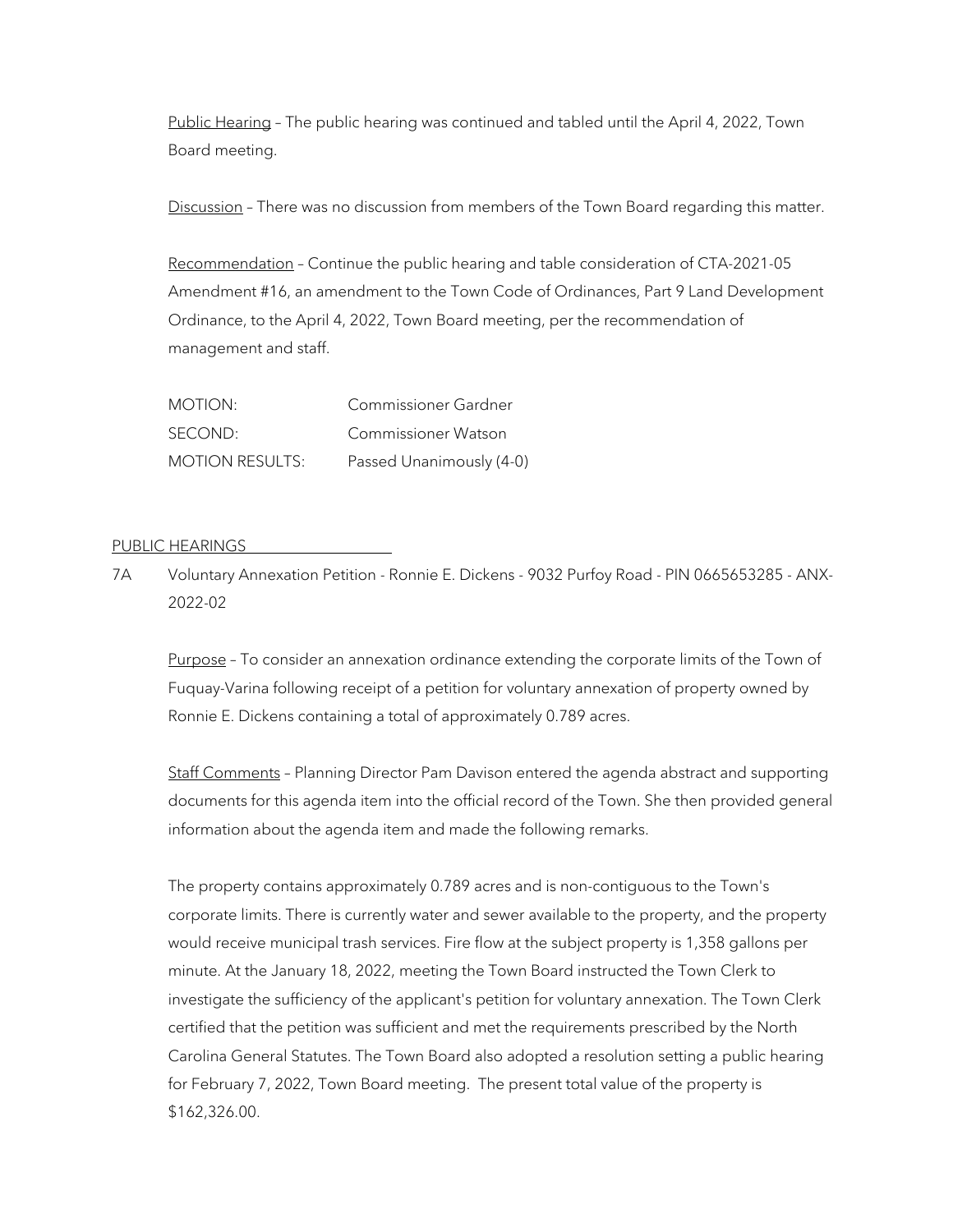Public Hearing – The public hearing was opened. Wayne Mauldin, 139 North Main Street spoke in favor of the annexation petition on behalf of the petitioner. No one chose to speak in opposition (in person or virtually) to the proposed voluntary annexation petition for ANX-2022- 02. The public hearing was closed.

Discussion - There was no discussion from members of the Town Board regarding this matter.

Recommendation – Adopt the annexation ordinance to extend the corporate limits of the Town of Fuquay-Varina to include property owned by Ronnie E. Dickens - ANX-2022-02, and for municipal services upon owner extension of water and sewer services, as presented and recommended.

| MOTION:         | Commissioner Haynes      |                       |
|-----------------|--------------------------|-----------------------|
| SECOND:         | Commissioner Watson      |                       |
| MOTION RESULTS: | Passed Unanimously (4-0) | Ordinance No. N-22-03 |

## CONSENT AGENDA

8A Budget Amendment - Bishop Photo - Youth Athletic Scholarship Fund Donation - Parks, Recreation and Cultural Resources - \$2,750 - BA-22-24

Purpose - To consider approval of a budget amendment recognizing funds from Bishop Photo for non-resident scholarships within the Parks, Recreation and Cultural Resources Department.

Recommendation – Approve budget amendment BA-22-24 as presented and recommended.

8B Budget Amendment - Recognizing Insurance Proceeds - Police Department - Unit 180 - BA-22-25- \$721

Purpose –To consider a budget amendment that recognizes insurance proceeds/restitution from Nationwide Insurance for repairs to Fuquay-Varina Police Department Vehicle (Unit #180).

Recommendation – Approve Budget Amendment BA-22-25 as presented and recommended.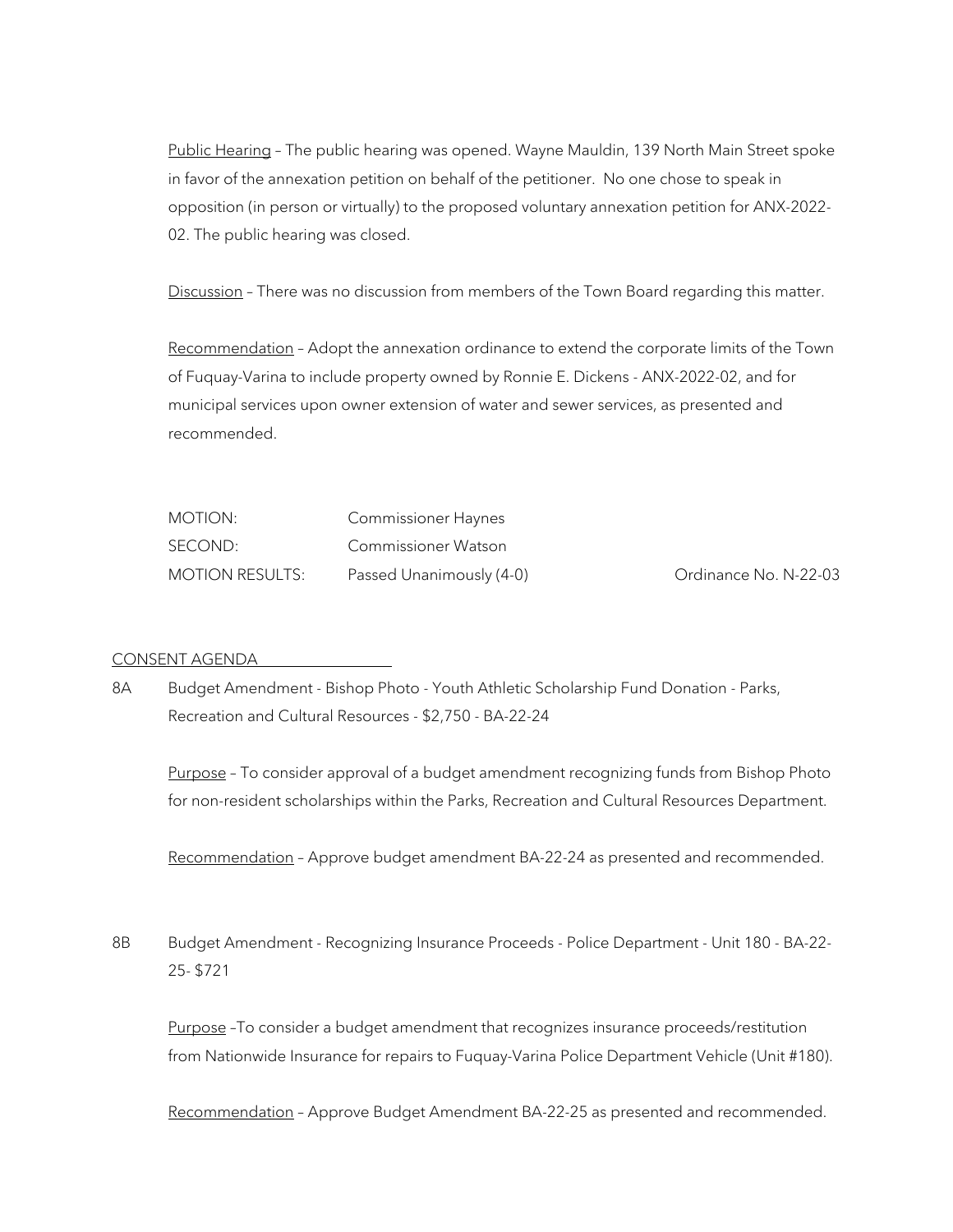8C Voluntary Annexation Petition - GCAM Broadwell (Maelyn Ridge Subdivision) - 751 Coley Farm Road - PIN 0657117499 - ANX-2022-03

Purpose –To consider the adoption of a resolution instructing the Town Clerk to investigate an annexation petition and to adopt a resolution setting a public hearing for February 22, 2022, following the receipt of the petition for voluntary annexation of property owned by GCAM Broadwell, LLC (Maeyln Ridge Subdivision) containing a total of approximately 8.644 acres.

Recommendation - Adopt the resolution instructing the Town Clerk to investigate the voluntary annexation petition and adopt the resolution setting the public hearing for a voluntary annexation petition on February 22, 2022, for property owned by GCAM Broadwell (Maelyn Ridge Subdivision) - ANX-2022-03, as presented and recommended.

> Resolution No. 22-1742 Resolution No. 22-1743

8D Voluntary Annexation Petition - RLB Holdings 21, LLC (Willow Springs Dollar General) - 1729 NC 42 Hwy, Willow Springs - PIN 0677903142 - ANX-2022-04

Purpose -To consider the adoption of a resolution instructing the Town Clerk to investigate an annexation petition and to adopt a resolution setting a public hearing for February 22, 2022, following the receipt of the petition for voluntary annexation of property owned by RLB Holdings 21, LLC (Willow Springs Dollar General) containing a total of approximately 2.498 acres.

Recommendation - Adopt the resolution instructing the Town Clerk to investigate the voluntary annexation petition and adopt the resolution setting the public hearing for a voluntary annexation petition on February 22, 2022, for property owned by RLB Holdings 21, LLC (Willow Springs Dollar General) - ANX-2022-04, as presented and recommended.

> Resolution No. 22-1744 Resolution No. 22-1745

## 8E Ratification of Board of Adjustment Appointment

Purpose –To ratify the Mayor's appointment of Board of Adjustment In-Town Alternate Member Andrew Rubley to full-time member status.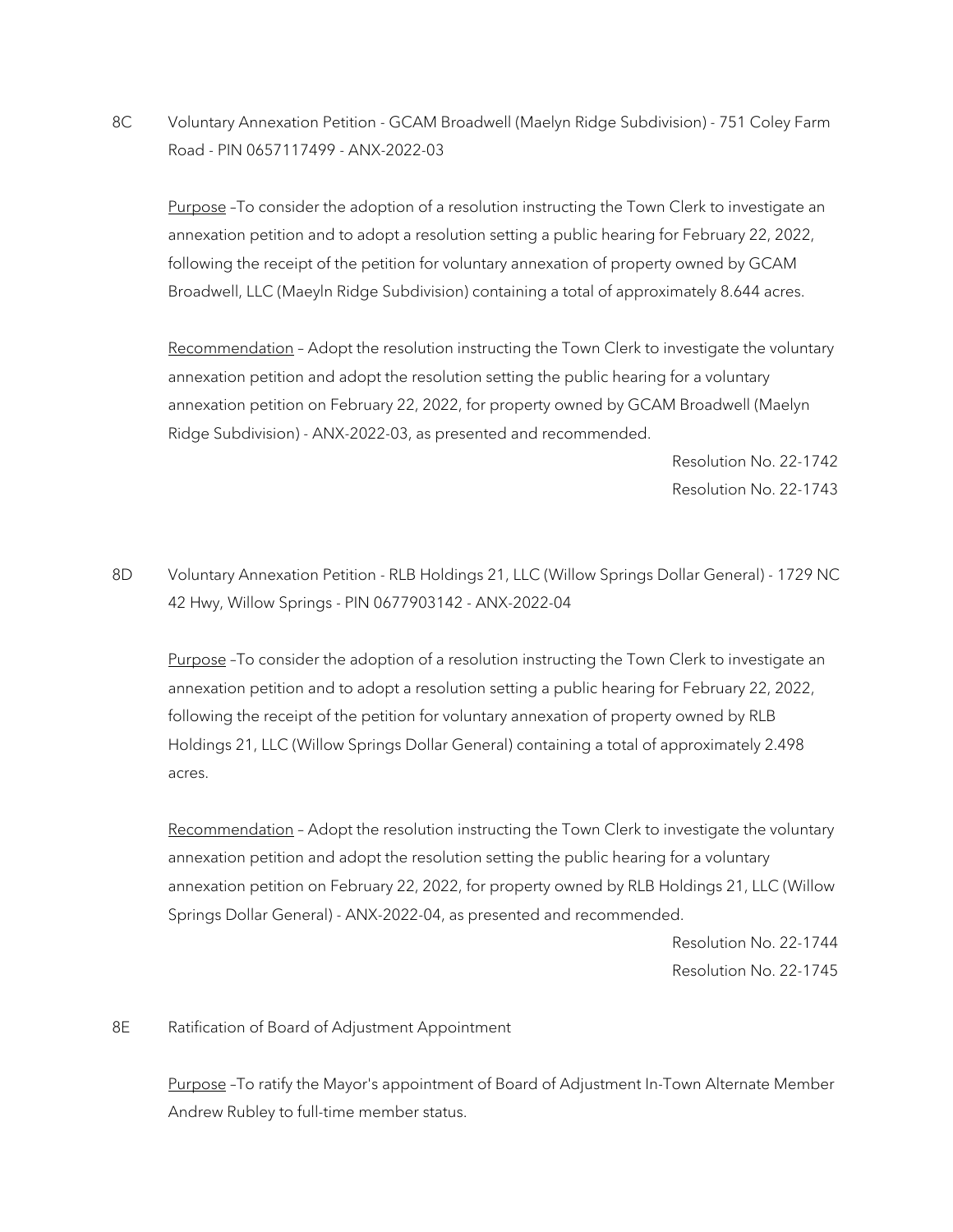Recommendation – Ratify Mayor Massengill's appointment of current Board of Adjustment In-Town Alternate Member Andrew Rubley to full-time member status. Mayor Massengill also appointed current Board of Adjustment member Dan Miller to serve as chair of the Board of Adjustment, replacing deceased Chair Mike Dorman.

8F Façade Grant Funding Request - McBalling 3.0 LLC - 206 S. Main Street

Purpose -To consider approval of a façade grant funding request for McBalling 3.0 LLC located at 206 S. Main Street.

Recommendation - Approve the façade grant funding request and application submitted by McBalling 3.0 LLC located at 206 S. Main Street in an amount up to \$2,500.00 as presented and recommended.

8G Contract Extension Amendment - Aviator Brewing Company Relocation/Expansion Project -Economic Development Local Incentive Agreement

Purpose -To consider a request by Aviator Brewing Company, Inc. to amend its Local Incentive Agreement that would allow for a project completion extension to December 31, 2022.

Recommendation – Approval of the third and final amendment to Aviator Brewing Company's Local Incentive Agreement as presented and recommended subject to Town Attorney review as to form.

8H Resolution - Conflict of Interest Policy

Purpose -To consider approval of a Town Conflict of Interest Policy.

Recommendation - Approve the Resolution establishing a Town Conflict of Interest Policy as presented and recommended.

*Commissioner Harris removed this item from the Consent agenda for discussion.*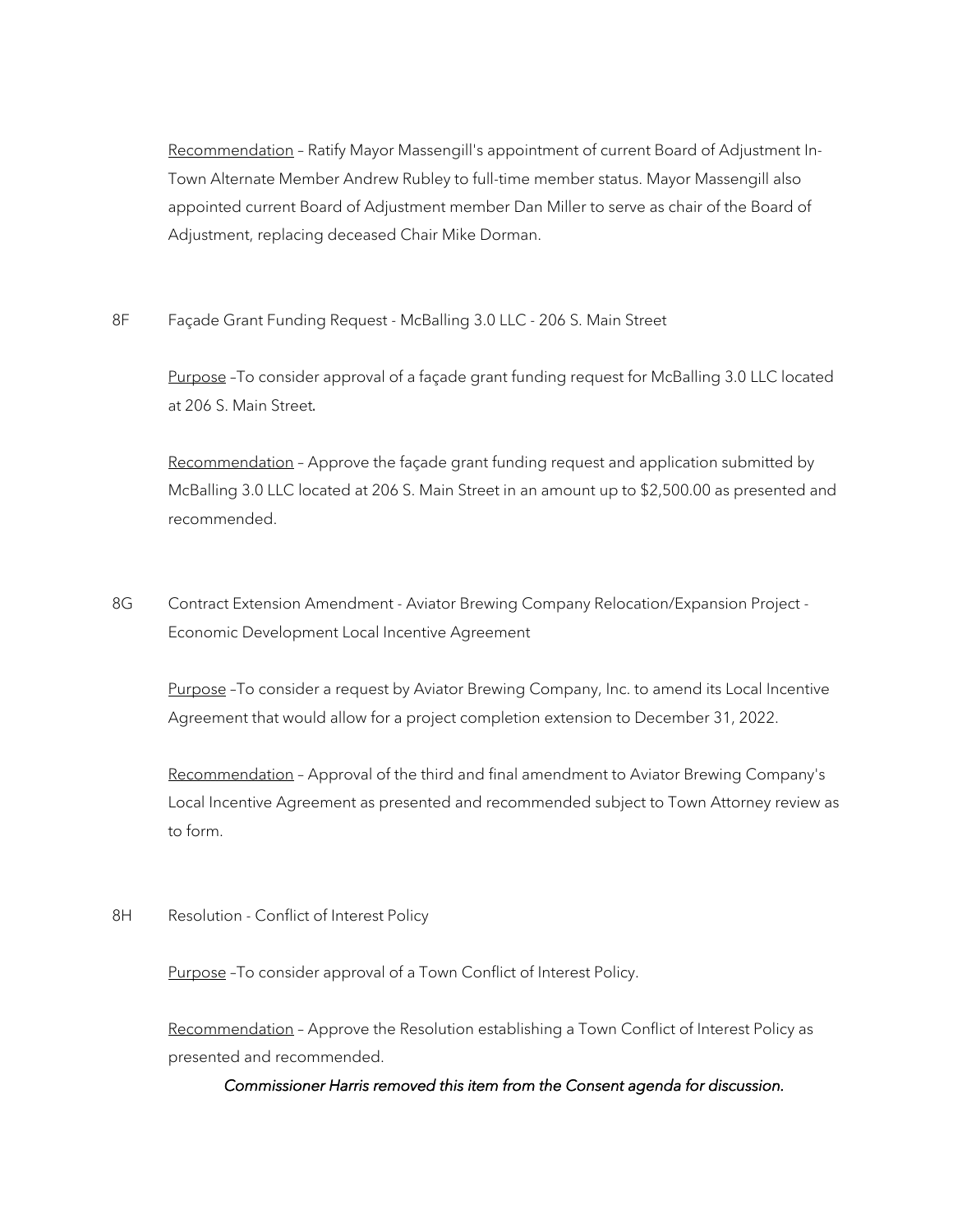8I First Amendment to Funding Agreement and Memorandum of Understanding between Wake County, Town of Garner and Town of Fuquay-Varina

Purpose -To consider approval of the First Amendment to the Funding Agreement and Memorandum of Understanding between Wake County, Town of Garner and Town of Fuquay-Varina

Recommendation - Approve the First Amendment to the Funding Agreement and Memorandum of Understanding between Wake County, Town of Garner and Town of Fuquay-Varina as presented and recommended.

Resolution No. 22-1746

A motion was made to approve Consent Agenda items 8A-8G and 8I. Item 8H was removed for discussion.

| <b>MOTION</b>          | Commissioner Harris      |
|------------------------|--------------------------|
| SECOND:                | Commissioner Gardner     |
| <b>MOTION RESULTS:</b> | Passed Unanimously (4-0) |

# ITEMS REMOVED FROM CONSENT

8H Resolution - Conflict of Interest Policy

Purpose -To consider approval of a Town Conflict of Interest Policy.

Discussion – Commissioner Harris commended staff for drafting such a timely policy because transparency is so important in government. He stated that he wanted some clarification on a section of the policy that refers to the role of the Governing Board. He stated that he thinks there should be a separate policy for elected officials and one for employees, instead of incorporating them both as recommended.

Town Manager Mitchell stated that separate policies would be a matter of preference of the Town Board. He stated that the Town is required to have an updated policy when they are to receive federal funding. The State Office of Budget Management is requesting that communities that are recipients of appropriations have an updated Conflict of Interest Policy.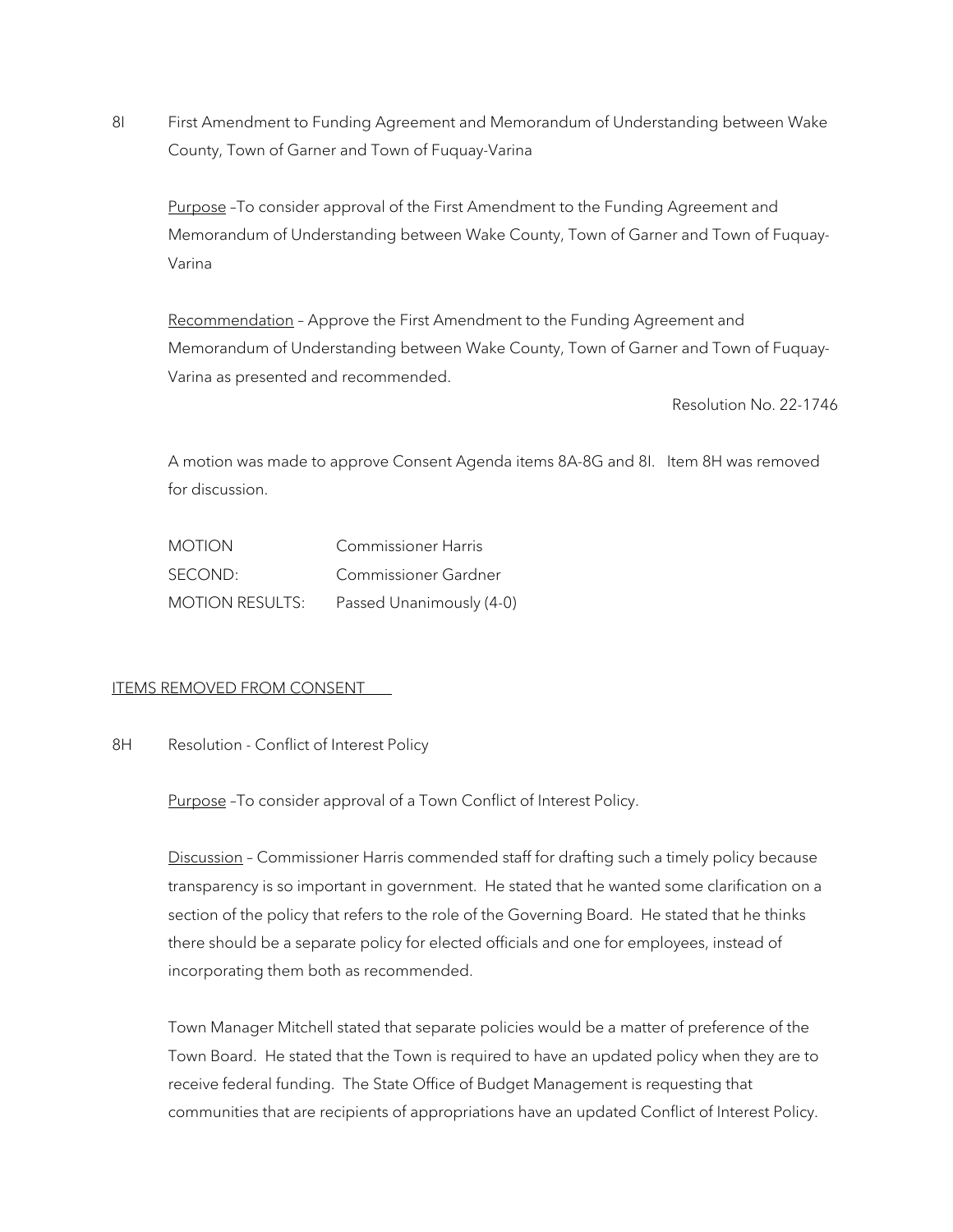Town Manager Mitchell advised that this is the reason the item is before the Town Board tonight so that the Town can check all the boxes to receive the \$10 million that has been appropriated to the Town. He stated that this policy does not supersede or overwrite the Code of Ethics or the Personnel Policy.

Town Attorney Adcock stated the Code of Ethics Policy was adopted by the Town Board at it is a statutory requirement. The Conflict of Interest Policy defines what a conflict is and that is what State agencies that are providing these grants are looking for, a specific conflict of interest policy.

Mayor Massengill asked the Town Attorney what the difference would be in having two separate policies as recommended by Commissioner Harris. Town Attorney Adcock advised that there could be some nuances when it comes to voting versus not voting.

Town Manager Mitchell stated that there is a timeframe on which these monies can be dispersed, and the State Office of Budget Management is working with our Finance Department to make sure that the Town has the correct documents to receive the funds.

Commissioner Harris stated that the wording in the policy was confusing and overlapping when it comes to "Governing Board" and employee, but he now has clarity and is comfortable with the policy as presented and explained by the Town Attorney and Town Manager.

Mayor Massengill ask Town Attorney Adcock if this policy meets the legal guidelines. Town Attorney Adcock stated that it does.

Recommendation - Approve the Resolution establishing a Town Conflict of Interest Policy as presented and recommended.

Resolution No. 22-1746

A motion was made to approve Consent Agenda item 8H.

MOTION Commissioner Harris SECOND: Commissioner Gardner MOTION RESULTS: Passed Unanimously (4-0)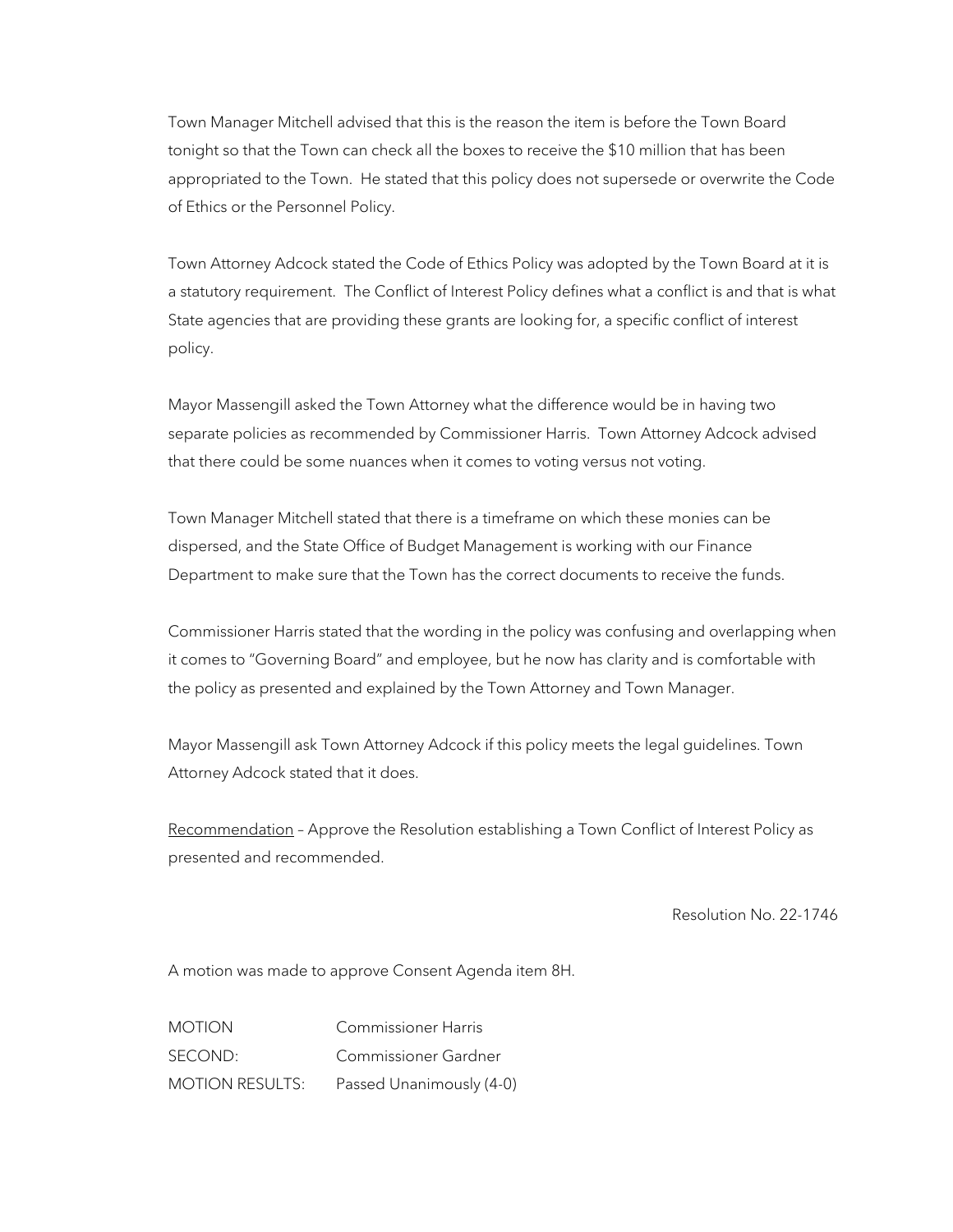#### ADMINISTRATIVE REPORTS

10A US 401 & Mill Creek Operational Improvements (NCDOT Project HL-0028) Design Contract Award - Kimley-Horn

Purpose - To consider awarding a contract to Kimley-Horn & Associates and to authorize the Town Manager to execute a contract for the design services of the Highway 401 & Mill Creek Road Intersection Operational Improvements (NCDOT Project HL-0028).

Staff Comments – Engineering Director Matt Poling entered the agenda abstract and supporting documents for this agenda item into the official record of the Town. He then provided information about the agenda item by making the following remarks.

The Highway 401 – Mill Creek Road Intersection Operations Improvements Project will provide additional transportation upgrades to the heavily traveled intersection, including new turn lanes and approaches. These operational improvements are needed to alleviate traffic associated with current traffic patterns and the anticipated commercial development near the intersection. In addition, extensive improvements throughout the intersection will be constructed to ensure safe pedestrian crossings and passages across US Highway 401. This intersection will function as the main entrance to Wallace Adcock Blvd and the soon to be under construction largescale, commercial-retail project, Gold Leaf Crossing.

This project was awarded funding through the Locally Administered Projects Program (LAPP) for the Federal Fiscal Year 2021 - 2022. On March 16, 2021, The Town Board established a project ordinance and authorized the Town Manager to enter into an agreement with NCDOT. Additionally, town staff is requesting that the Town Board authorize the Town Manager to execute the contract with Kimley-Horn to design the operational improvements to the Highway 401 - Mill Creek Intersection. Prompt execution of these contracts is necessary to expedite Federal Funding Obligations.

A project ordinance in the amount of \$1,536,438.00, the Project's total estimated cost, was established during the Town Board Meeting on March 16, 2021. The Federal Highway Administration (FHWA) is providing 80% (\$1,229,151.00) of this Project's funding through the LAPP Grant Funding Program that requires a Town to provide the remaining 20% (\$307,287.00).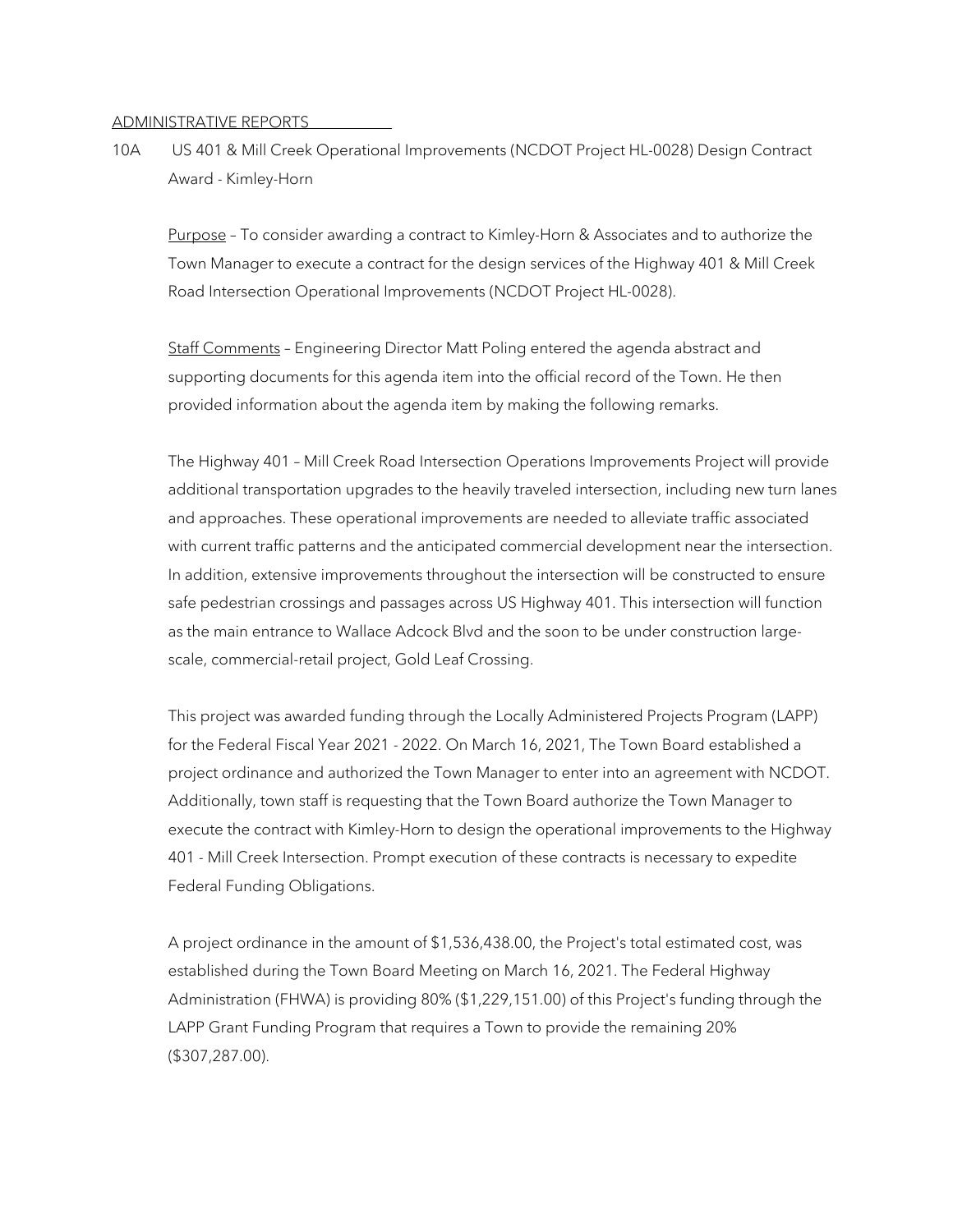Unused 2015 Transportation Bond funds will fund the Town's local 20% match for this Project. As a result, the total completed contract cost for the design services provided by Kimley-Horn and Associates will total \$211,466.73. In addition, this contract includes an optional environmental coordination task if NCDOT requires additional studies. Based on the preliminary review of available imagery of the corridor, Kimley-Horn anticipates that the Project will not need additional environmental permitting, which will bring the total amount of the contract to \$203,692.12.

Discussion - Mayor Massengill thanked Engineering Director Poling for moving forward with this project and he asked what the time frame would be on the project. Engineering Director Poling stated that if we have construction authorization by the end of September, get construction funding obligated by October  $1<sup>st</sup>$ , then the project would probably be done by the end of 2022 or first of 2023.

Commissioner Watson stated that with the addition to the shopping center this improvement is needed.

Town Manager Mitchell stated that the Town has six projects both roadway and pedestrian projects that have been delayed over the course of two years due to COVID, now these funds are being released, so staff will be bring those projects to the Town Board as they roll out.

Recommendation - Award a contract to Kimley-Horn and Associates for the design services of the US 401 & Mill Creek Operational Improvements Project in the amount of \$211,466.73 and authorize the Town Manager to execute the contract on behalf of the Town subject to the Town Attorney's review as to form.

MOTION: Commissioner Gardner SECOND: Commissioner Haynes MOTION RESULTS: Passed Unanimously (4-0)

OTHER BUSINESS

11A Manager's Report

Public Works Department – The Streets Department has received and is preparing for the dedication ceremony of the historic markers for the Fuquay Spring High School and the Fuquay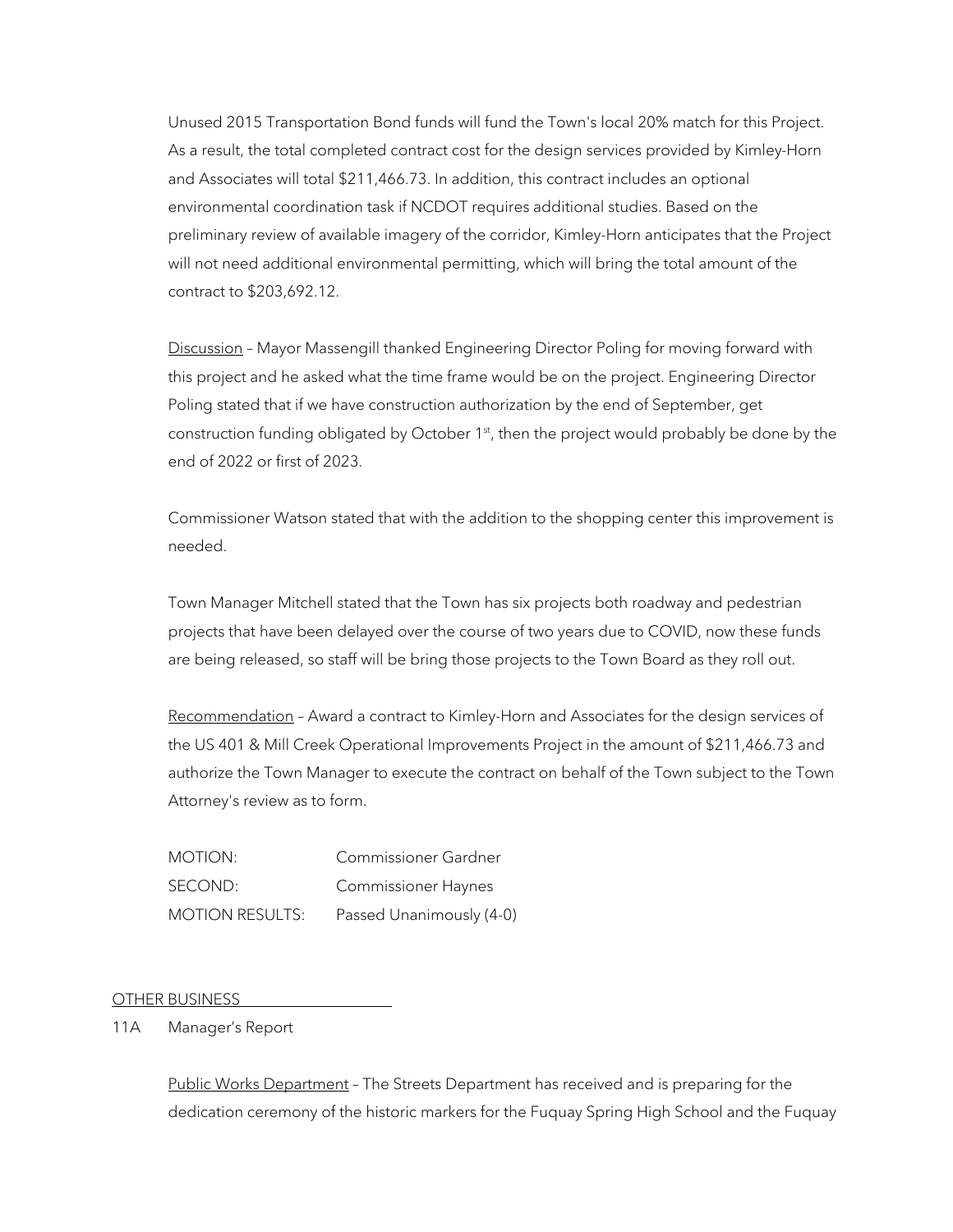Consolidated School on Thursday, February 17, 2022, at the Arts Center at 10:00 a.m. The loose-leaf collection season is ending, and residents should resume calling in leaves as a yard debris request after next week.

Finance Department - The Finance Department is preparing for the upcoming budget process and the five-year plan. They are also assisting management with preparing financial data for the Town Board at retreat.

Arts Center - Arts Center recently hosted a magic show at the end of January. The first community theater performance of the season "Sylvia" will be held February 17 - 19<sup>th</sup>. The Arts Center Staff is currently enrolling for spring classes.

Parks and Recreation Department - The Parks and Recreation Department just completed youth sports registrations for the Spring. They have 3300 participants signed up which is a 20.5% increase from the Spring of 2020 which was the pre-COVID registration period. One of the new youth sports being offered is cross country with 100 registrants for this sport. Below are the registration totals for the following sports:

| Baseball - 462 | T-Ball – 210    | Lacrosse - 60 |
|----------------|-----------------|---------------|
| Football - 446 | Vollyball - 313 |               |
| Softball - 227 | Soccer - 1500   |               |

Late registration deadline is February  $12<sup>th</sup>$ , so these numbers will likely increase.

Town Manager Mitchell reported that he along with Assistant Town Manager Mark Matthews, and Assistant Town Manager Jim Seymour attended the North Carolina City and County Manager Association conference last week and brought back some valuable information that includes professional development advancements in areas of attracting and retaining talent to the organization, workplace expectations and behaviors of Generation Z the new workforce which is also known as the rising generation. They received updates on ARPA (the American Recovery Plan Act), and from the NCLM (North Carolina League of Municipalities). They had session on affordable housing, growing communities, diversity and inclusion and leading with trust. He also stated that Assistant Town Manager Mark Matthews was a panel speaker and shared the Town's success in connecting with the public using video and social media. He stated that it was not going unnoticed by our peers and those around the state and country with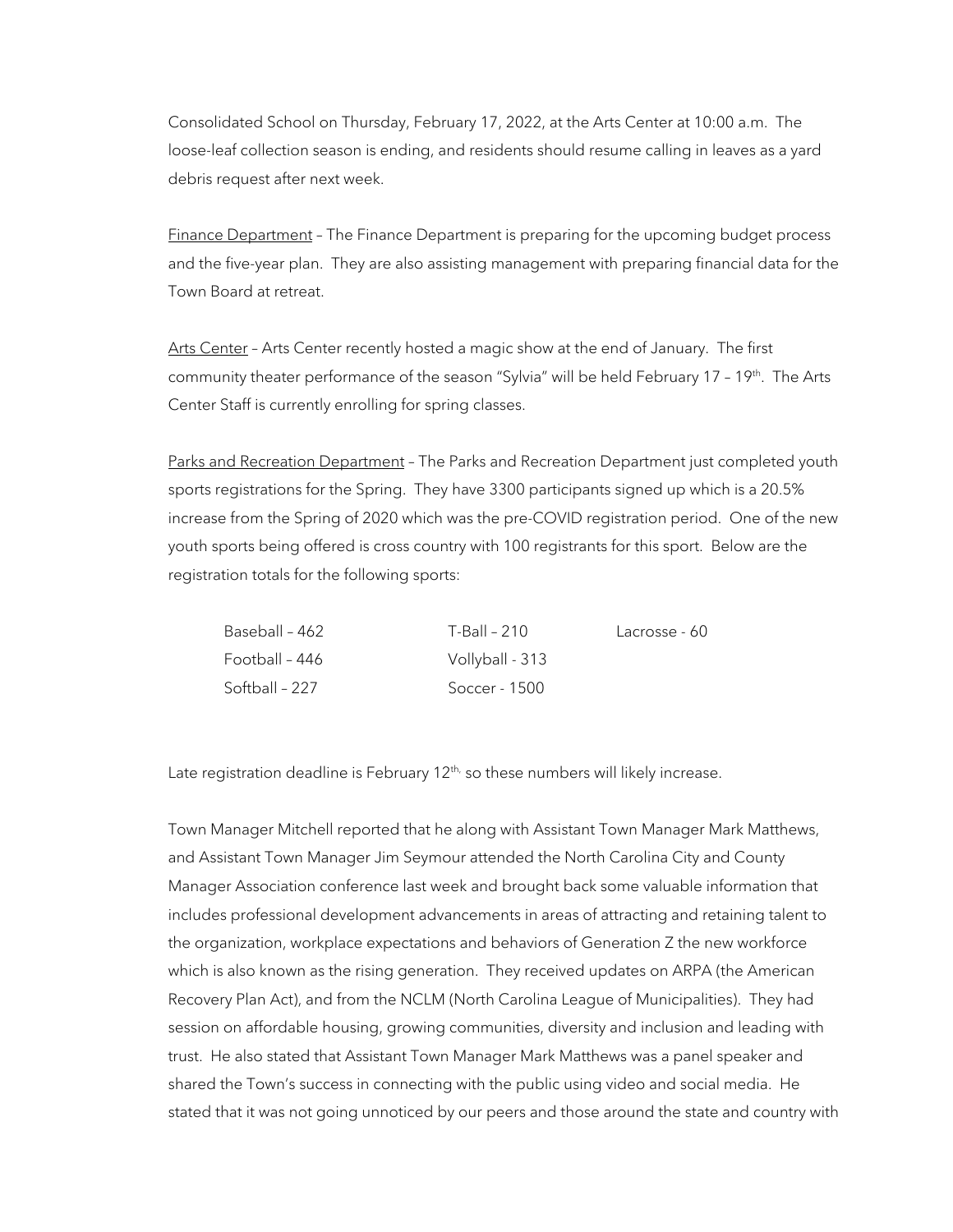the way the Town communicates with citizens and interested stakeholders. The Town is continuing to see growth and appears that 2022 is not starting in a slower fashion then what we saw in 2021. He also stated that he, along with Assistant Town Manager Jim Seymour, and Public Utilities Director Mike Wagner attended the first meeting in Sanford with Town of Holly Springs, Pittsboro, and Chatham County for the water capacity expansion project. Staff is continuing to update the Town's Land Use Plan and work with the consultants to bring information to the Town Board to start conversations on the retooling. He reported that the process has begun for the new Police Chief search. Town Manager Mitchell advised that he will keep the Town Board updated on the progress of the new Police Chief search.

- 11B Financial Quarterly Report 2<sup>nd</sup> Quarter FY 2022
- 11C. Project Status Report February 2022
- 11D. Coffee with a Cop Abode at Geneva Neighborhood Tuesday March 1, 2022 9:00 10:30 am
- 11E State of the Town Address March 7, 2022 Town Hall Board Room Live Stream and Zoom 6:30 pm

# BOARD MEMBER COMMENTS

Commissioner Gardner stated that she would like to commend the Police Department on the presentation and planning for the Police Chief Fahnestock's retirement. She stated that it was outstanding and very well deserved. She stated that Coffee with a Cop was very well attended. She thanked Mayor Massengill for the proclamation for Black History month and she looks forward to it being a tradition for the community each year. She then asked if the Dr. Martin Luther King Jr. Celebration had been rescheduled. Commissioner Harris stated that the event has been rescheduled to February 25<sup>th</sup> at the Arts Center from 6:00-8:00 pm.

Commissioner Harris stated that the North Carolina League of Municipalities is going to have their City Vision Conference in Wilmington on April 26-28, 2022, and he encouraged all Board members to attend if possible.

Commissioner Haynes echoed comments made by Commissioner Garner regarding the retirement event for Police Chief Fahnestock. He reported that he attended "Coffee with a Cop", which was a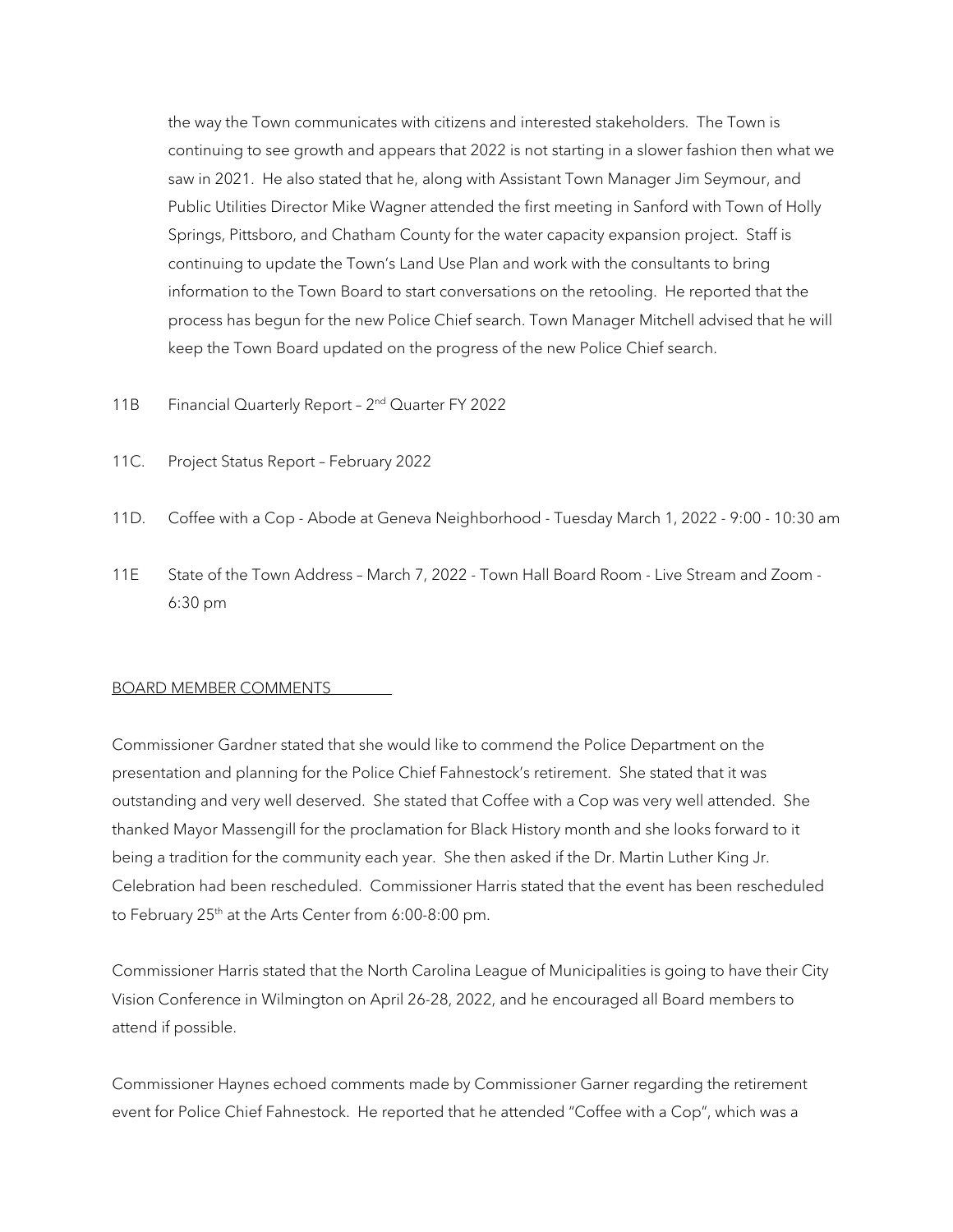good event, and it was well attended. He commended the Street and Debris Department on the looseleaf collection which does a great job and they do it with pride. He also stated that he hosted his first "Meet and Greet" with citizens and will continue to host such events every quarter. He stated the Meet and Greet was well attended and one of the topics that came up was how citizen can get educated on topics like the budget process and other departmental functions. He suggested maybe doing a video and possibly something on Let's Talk FV so that citizens can thank employees that do an outstanding job.

Commissioner Watson commended Mayor Massengill for recognizing Black History month with a proclamation. She then stated that the Conflict-of-Interest Policy that was adopted tonight is a good tool to have for transparency. She reported that she attended the Coffee with a Cop event and that it was well attended. She also stated that she hosted "Coffee with a Commissioner" this past Sunday and she hopes to host these events every other month. She also stated that she has been meeting with the Department heads to become more educated on the work and function of each department.

Mayor Pro-Tem Smith (who attended virtually) did not provide comments.

Mayor Massengill stated that the Police Department did a fantastic job for the Police Chief retirement and that they received a lot of donations from local businesses for the event. He expressed his appreciation for the support they had shown during this event. He reported that there was a citizen committee that is assisting the Town Manager with the process for the hiring of the next Police Chief. He reported that the Town has had three snow events in the last three weekends and that the national news recognized one of our snowplows on TV for doing such a good job. He stated that he has started doing a video series of providing information to the public each month. He also mentioned that on February 15<sup>th</sup> the Chamber of Commerce will hold its Chamber Elected Official night and he encouraged everyone to attend.

The following items are Mayor Massengill's past and future events:

## Past Events

- 1/19 Chamber Board Meeting
- 1/19 NC Transportation Summit Luncheon
- 1/19 CAMPO Executive Meeting
- 1/24 Tour of Southern Wake Academy
- 1/26 FVDA Nominating Committee Meeting